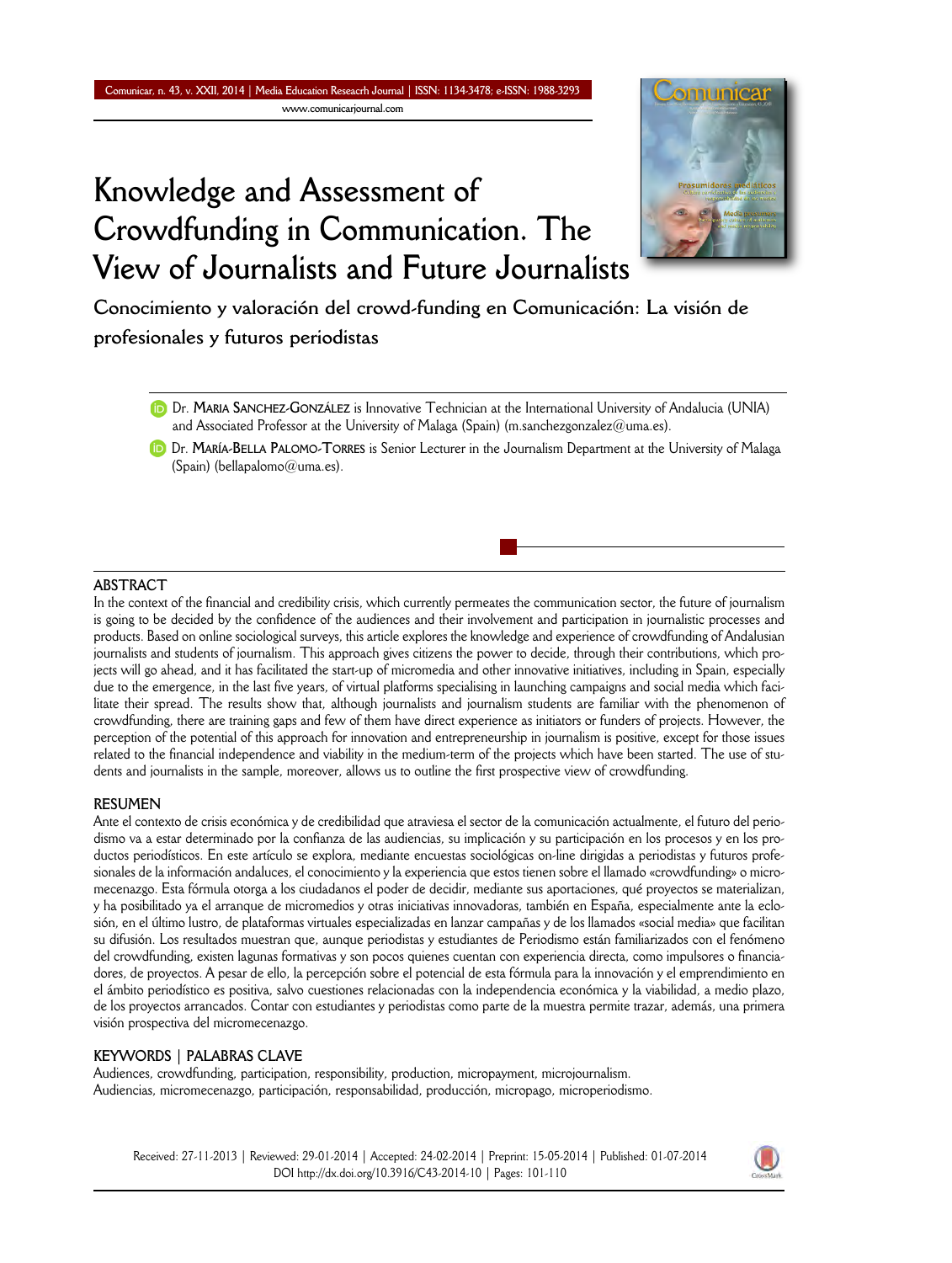Comunicar, 43, XXII, 2014 **Comunicar, 43, XXII, 2014**

# **1.1. Crowdfunding as open innovation**

Innovation, as a philosophy and strategy that leads to a better service, responsiveness to audiences and, therefore, an increase in sales or users/followers, is key to the survival of newspaper companies (Pavlik, 2013: 190), in a context marked by the financial and credibility crisis of the industry. Since the emergence of the social web, innovative approaches to news production have been developed online. Some were initially developed in micromedia, but today they are also employed by many conventional media. We can observe, therefore, a movement of open innovation ranging from crowdsourcing to co-creation (Aitamurto, 2013: 243) and centred on collaborative journalism (Marchionni, 2013). These have a common goal, of securing the engagement of users, i.e. their involvement, enthusiasm and emotional bonding and ultimately their loyalty, giving them more space for interaction and participation, not only in the products, but also in the production processes.

These innovations include crowdfunding, which is a funding mechanism for a variety of projects through small financial contributions from a large number of people. As Burgess (2011) notes, it combines the participative philosophy of the social web with creative methods of seeking public funding online. Therefore, it gives citizens the power to collaborate in the development of innovative journalistic projects and to decide through their contributions, like «smart mobs» –to use Rheingold's terminology (2002)–, which ones see the light of day.

Previous projects were successfully developed at the end of the 90s, basically in the music and film industry, using alternative online methods of funding such as online microfinance or P2P<sup>1</sup> loans. Unlike crowdfunding, these should be viewed as microloans rather than donations. However, particularly in the last five years, funding initiatives of this type have been launched, due to the expansion of social networks, which are crucial to support and publicise campaigns, and especially through the proliferation of virtual platforms. These are specifically designed to facilitate contact between the initiators of the project and the public, who, as a result of their interest in its development, decide voluntarily to make financial microcontributions<sup>2</sup>. «The Crowdfunding Industry Report» (Massolution, 2013), in an analysis of over 300 platforms, estimated that the funds obtained through this route in 2012 amounted to 2,700 million dollars, representing an increase of 81% over the previous year.

A recent, pioneering example of audiovisual pro-

duction in Spain is 'The Cosmonaut'. It was launched in 2013 by a group of young entrepreneurs who, four years after its inception, managed to get their project off the ground through crowdfunding in conjunction with other forms of private investment. Cases like this one imply «the discovery of a new commitment to the public» (Altabás, 2013), in the sense that this model «turns them into an investor in the project, transforming the traditional figure of the viewer in a passive role and nurturing new and future financial relationships that map out a positive path for the cultural industry in general, and for cinema projects in particular» (ibid.).

Connecting with audiences from the outset, which is a key factor for the survival of any media business (Chisholm, 2010), is essential for the project initiators. In addition, crowdfunding is characterised by usually offering something in return for the donations, which contributes to the emotional engagement of the donors. These are known as individual rewards, and take the form of explicit acknowledgement either from the platforms or in the credits of the projects. Sometimes, especially in the case of technology products, the donors even become early-adopters, i.e. users who have the privilege of accessing and/or testing prototypes, in advance and exclusively, and, following their experience, of offering feedback for improvement.

## **1.2. Collaborative online platforms and open crowdfunding in Spain**

In Spain there are various models of platform, the vast majority of which accept journalistic projects. Some focusing on journalism are even beginning to emerge, such as Información Sensible, launched in October 2013. Some platforms are restricted to mere altruistic donations –as is the case of Hazloposible (Make it possible)– while in others these donations take the form of micro-investments giving returns. Between these two, the most usual formula is to offer small, non-monetary rewards to those who contribute to the funding of a project.

Two of the pioneer projects are based on this model, Lánzanos and Verkami, which were both started up in 2010. Lánzanos is geared towards entrepreneurship and to supporting charity projects, while Verkami has contributed to the emergence of a new generation of micromedia, reports, journalistic research articles and other innovative initiatives outside the big media corporations. The media include «Diagonal», «La Tuerka», «Café Ambllet» or «MásPúblico». «MasPublico», which started up in May 2012 and was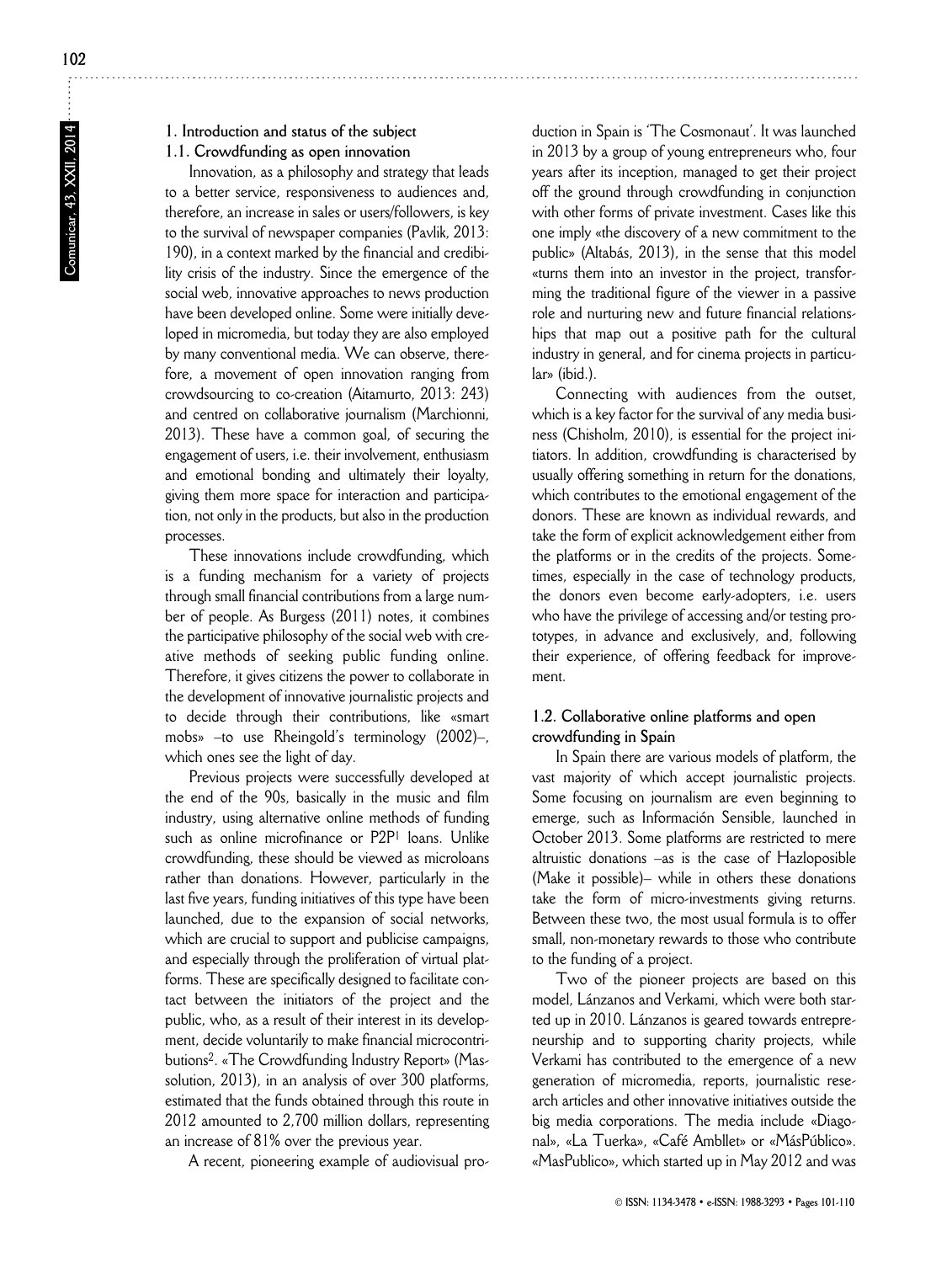**Comunicar, 43, XXII, 2014**

Comunicar, 43, XXII, 2014

a precursor of «La Marea» (Magallon, 2013), has become an alternative for many journalists after the closure of «Público». Being crowdfunded they are assumed to be, in principle, free from the possible financial pressures of conventional funding systems and, therefore, to have greater news independence. In this regard, and just as significantly, several publications of the «Anuari Mèdia.cat» under the title «Els Silencis Mediàtics» were also financed through Verkami (Muñoz, 2013). In October 2013, 80 projects within the «journalism» category were included on this platform alone, of which 60 had their minimum funding guaranteed.

Another extremely active Spanish platform is Goteo.org. It enables the creation of local nodes for organisations' proposals<sup>3</sup>, and offers them advice. In particular, it supports initiatives whose implementation involves collective returns in the form of «free knowledge and/or open source» (Goteo.org/Fuentes Abiertas, 2013). It is, therefore, a model of open crowdfunding, based on principles of digital culture such as horizontality, reproducibility or commons. Here, micro-sponsors, rather than seeking financial or material returns, geneGonzález, 2012) in which the results meet the needs and expectations of the crowds who have, online, decided to contribute to the project. For this reason it can also promote greater specialisation and segmentation and, consequently, a more diverse and plural media ecosystem (Llorca, 2010). At the end of 2013, Jian and Usher (2014) published the findings of their research into the uses and gratifications of citizens who had contributed with their online donations to the implementation of various micromedia through the US platform Spot.us.

However, this phenomenon has barely been

**Particularly in the last five years, funding initiatives of this type have been launched due to the expansion of social networks, which are crucial to support and publicise campaigns, and especially through the proliferation of virtual platforms. These are specifically designed to facilitate contact between the initiators of the project and the public, who, as a result of their interest in its development, decide voluntarily to make financial microcontributions.**

rally share a social or personal interest in a project, which supports the formation of networks or virtual communities and continued interaction in the project over the course of time.

# **1.3. Potential and impact of crowdfunding on journalism**

From this perspective, crowdfunding enables the development of open-production journalism. Not only do the public provide content (participative journalism), but the origin of the medium is, in many cases, the result of collaboration between the public and journalists. When journalists explain (and involve) their patrons in the decisions relating to the production process, transparency and even quality are enhanced (Llorca, 2010).

Several recent studies note that crowdfunding requires a redefinition of the role of companies and journalists (Aitamurto, 2011; Roig, Sánchez & Leibovitz, 2012) and that journalism even needs to be reformulated as a service (Carvajal, García-Avilés & addressed from the perspective of the producers. Are journalists familiar with crowdfunding and its features? Do they know the major journalistic online platforms and success stories? To what extent do they perceive this collective online microfunding as a possible channel to launch their own projects and, therefore, for entrepreneurship? What options does it offer to existing media companies?

These questions also need to take into account the views of the next generations of journalists. Given their training, a priori more oriented to the context of digital and participative culture, and the generation to which they belong, they should be regular users of 2.0 technologies (Colás, González & De-Pablos, 2013), and therefore familiar with networking practices such as crowdfunding. Therefore, our intention is to explore not only the present but the future of this online collective funding approach, as a way of giving impetus to innovative and entrepreneurial journalistic initiatives in Spain that are more adapted to and connected with audiences.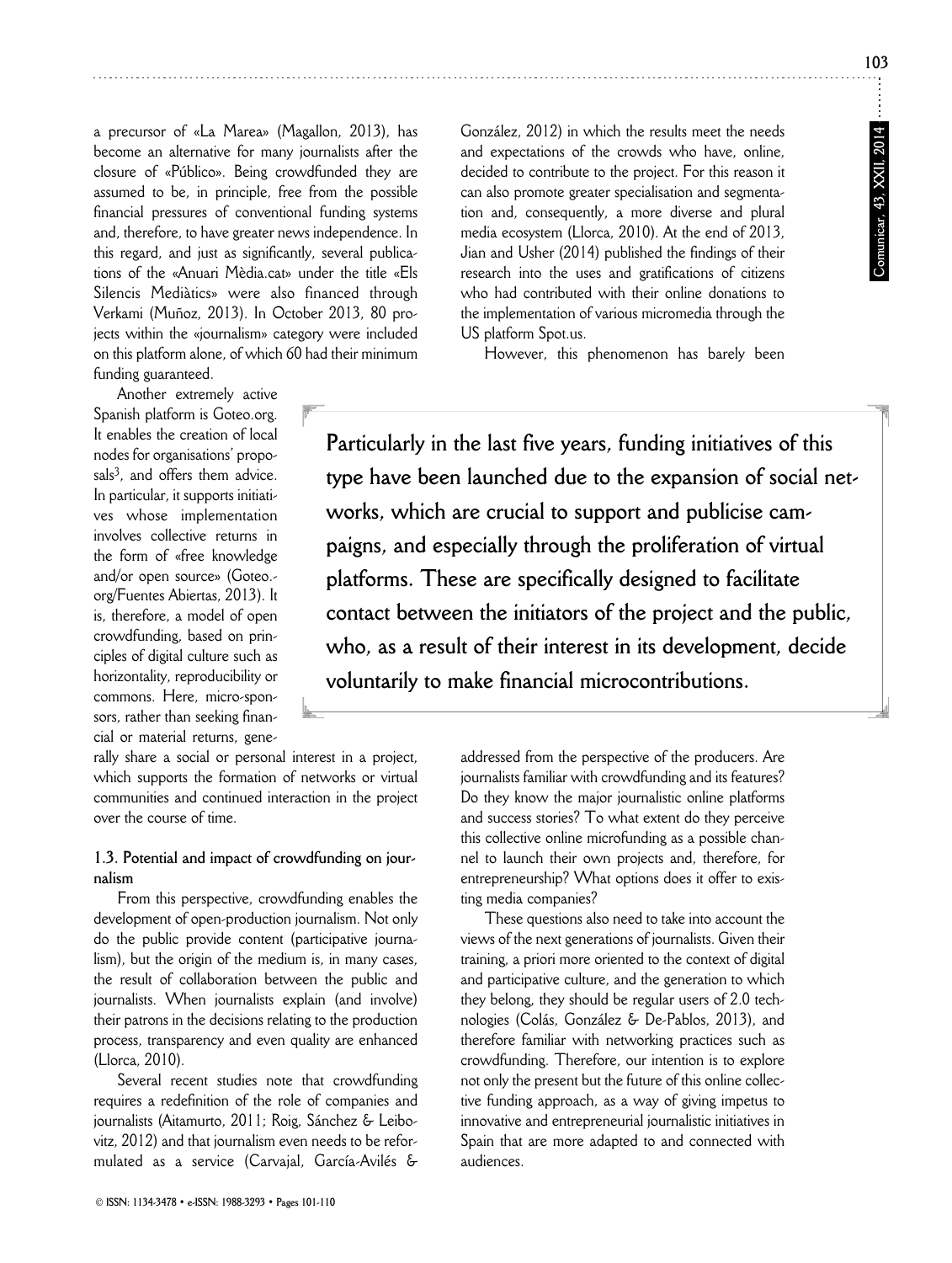# **2. Methodology**

The pioneering studies on crowdfunding and journalism were based on interviews with journalists and those making the donations (Aitamurto, 2011) and on the quantitative analysis of the platforms that house these projects (Carvajal, García-Avilés & González, 2012). This research is new in adopting an approach to crowdfunding based on intergenerational knowledge, through surveys conducted on journalists and journalism students. The two groups are treated separately, following a methodological approach based on sociological surveys, which were self-supplied online using Encuestafacil.com. The design of the survey is virtually identical in terms of variables and categories of analysis and therefore enables comparison between the two groups.

Each questionnaire contains twenty questions, in two blocks. At the beginning there is a common section and then several questions aimed at obtaining sociodemographic data. There is then a filter question to determine, firstly, whether the respondent has heard of the term crowdfunding and secondly, if they can roughly describe its meaning (open question). For those who respond negatively, the survey ends here. The main block, which is then answered, therefore, by users familiar with crowdfunding, consists primarily of dichotomous questions, either multiple-choice or categorical. These are designed to determine the knowledge of platforms and journalistic projects financed in Spain using this approach, individual experience in the development of initiatives or the intention of developing them in the future and the possible routes through which they have received information and training. Some open questions are included. Lastly, there are several rating scales to elicit views on the potential of crowdfunding for journalism (degree of agreement and disagreement on a number of statements). Where applicable, respondents are asked for their perceptions of the Spanish projects with which they are familiar, in terms of quality, financial and news independence or innovative nature (Likert-style numerical scale).

In the absence of any similar previous research, the findings presented here constitute an exploratory analysis, developed primarily on the population linked to Andalusia. Although the objective is not to extrapolate the results to the whole of Spain (and the limited sample makes this impossible), by comparing the responses of the Andalusian sample to others obtained outside the region, we can argue that the geolocation is not a determinant.

The fieldwork was conducted between May and

October 2013. The Andalusia Association of Journalists and several Andalusian provincial press associations collaborated in supplying the questionnaire to journalists. For the students, the invitation to participate was sent via teachers from various faculties through virtual teaching-learning platforms or other communication networks. The questionnaire sent to students also included several questions designed to determine whether universities are providing them with the information and training necessary for their active participation in initiatives using crowdfunding, whereas the questionnaire for journalists contained questions to ascertain the role of lifelong learning in the acquisition of skills.

After removing incorrect or duplicate questionnaires, we obtained 185 valid responses, comprising a similar proportion from the two groups, 90 journalists and 95 students. This was a valid sample to obtain an initial impression of their level of knowledge, and to identify different trends in terms of positive perceptions and possible resistance or barriers with regard to crowdfunding. It was, moreover, a young sample, be cause, apart from the students, most of the journalist respondents (66.6%) were no older than 40. The majority of journalists were working. In terms of the sector of activity, the sample was heterogeneous, enabling us to detect any possible differences.

The results were then analysed on two levels. Firstly, we filtered by socio-demographic profiles or established possible cause-effect correlations in terms of the responses of each individual within the same group to various questions. Secondly, based on the main variables, we compared the results of journalists and future journalists. Due to constraints on space, only the most relevant findings are presented below.

#### **3. Findings**

# **3.1. Knowledge and awareness of crowdfunding and its main features**

Almost all the future journalists (77.9% of respondents) and especially the journalists (93.5%) are familiar with crowdfunding (figure 2). On filtering the students' responses according to their year of study, there were no significant differences between those in the first two years and those in the last two years of their degree. Nor were any differences found between journalists based on their age or industry of work.

As for the open question in which they were asked to give their view of crowdfunding, in both groups most respondents gave a definition which was reasonably close to those provided at the start of this article. Many included terms like collective funding, crowd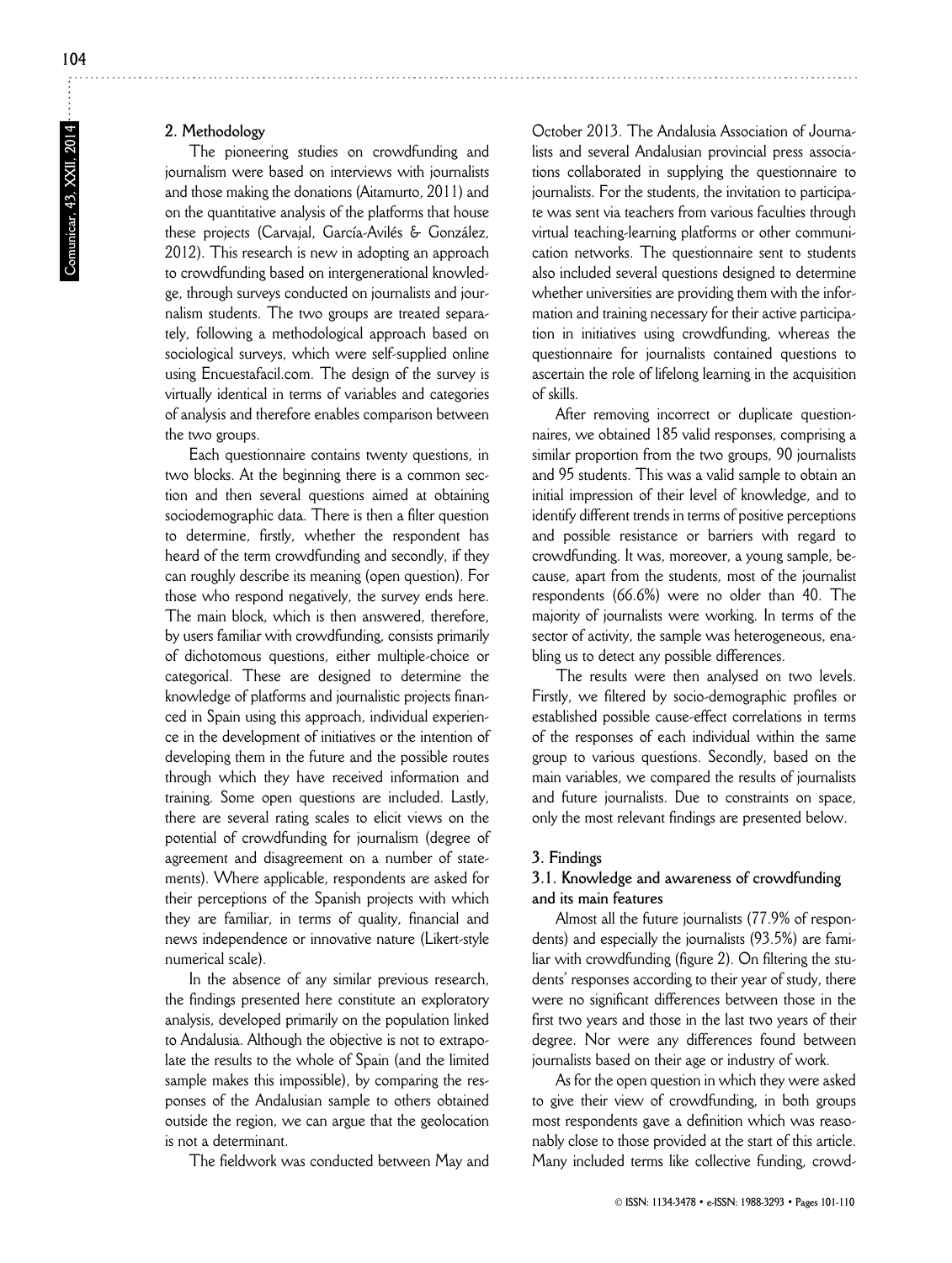funding or, to a lesser extent, micro-donations or citizen donations. Only in isolated cases do they equate it with microcredit funding approaches, as discussed above.

Within the group of students, it is of particular note that the majority associate crowdfunding with specific subject areas (above all, art and culture, the pioneers in crowdfunding), whereas only a minority refer in their definitions to its possible application to journalism. In the group of journalists the applications associated with entrepreneurship and self-financing are given greater importance, in general or in relation to journalistic projects. They are also more accurate and complete, which could indicate knowledge not only of the crowdfunding approach but also of the operation of platforms, campaigns or individual or collective returns associated with crowdfunding. This is exemplified by the following definitions: «Funding of a project through an online platform where users can make financial contributions, in exchange for a consideration on the part of artists». «It is about setting up a project that is funded voluntarily by those who wish to make a financial contribution. Normally the person who is going to contribute can decide on the donation, but sometimes specific sums are required. The projects presented typically require a minimum sum from fundraising to get off the ground».

A majority also highlights the collaborative philo-

sophy of crowdfunding, the active role of the microsponsors or their motivations in supporting the initiative, in terms of affinity or solidarity: «Citizen collaboration, individually or collectively, in the form of sponsorship (...)... The philosophy is that union is strength». «A way of funding a project through small contributions from people who are interested in the project, either because they receive tangible or intangible material reward in return (...) or because they want a specific project to go ahead, regardless of their individual reward». «A method of funding where the opportunity is given to anonymous or known people to be co-producers of projects (...). Financial support networks are established based on the trust of these coproducers to obtain the budget needed to undertake a project that otherwise could not get off the ground».

### **3.2. Knowledge of platforms and projects in Spain**

In order to analyse students' and journalists' familiarity with virtual platforms specifically oriented to crowdfunding in Spain, they were asked which of the most active platforms at the time of the survey they had visited. The most popular appear to be «Lánzanos» for students and «Goteo» and «Verkiami for journalists» (figure 1), although, in general, few had visited the platforms, and even fewer had visited more than one. Moreover, in the space provided to specify any others, almost all the platforms cited are Anglo-Saxon (Kick-



Figure 1. Results on knowledge of the term crowdfunding (initial filter question), of the main Spanish crowdfunding platforms, and of platforms exclusively devoted to journalism.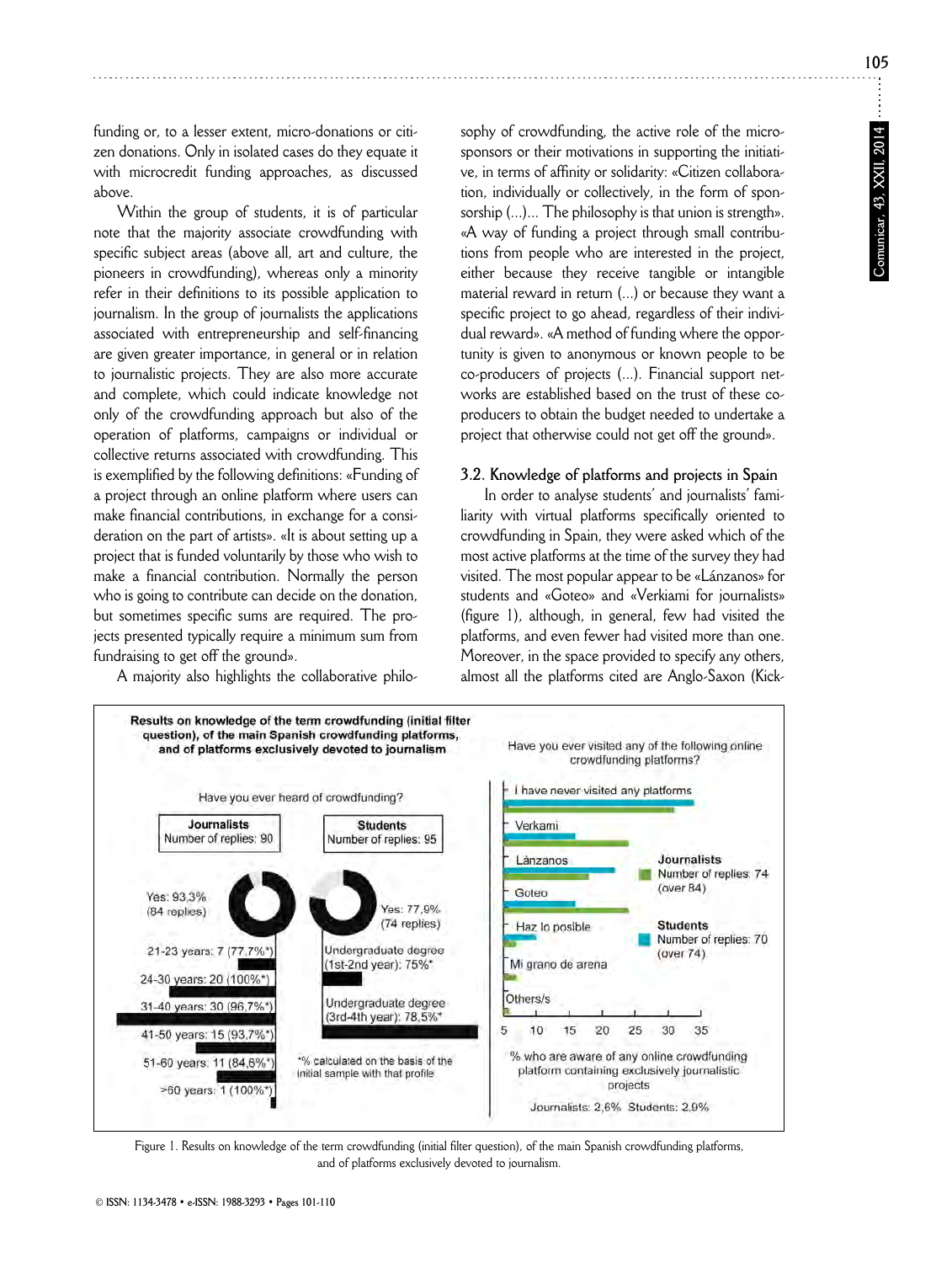starter or My Major Company), although they were asked for Spanish platforms, which indicates that the Anglo-Saxon platforms are still more well-known.

Similarly, almost all respondents (over 97% in both groups) said no in response to the question as to whether they knew of any online crowdfunding platforms exclusively for journalistic projects. In Spain, when the survey was conducted, platforms such as Infosensible had not been officially launched. However, the question was raised in a general sense, and the rest of the findings confirm that, in general, there is limited knowledge and experience.

Few journalists (37.1%) and students (25%) are familiar with initiatives launched through crowdfunding in other countries, and about half of both groups were familiar with those in Spain. The responses of those who knew of Spanish projects appear to reflect two trends. Firstly, most of the respondents mention the initiatives that have had the greatest media coverage, many of which we have mentioned above (primarily «Más public», «Diario.es», «Diagonal», «La Marea», «Periodismo Humano» and «Fixmedia.org»). Secondly, some respondents cited projects that had a personal connection to them, either because of its local or regional scope (the Andalusian «Se buscan Periodistas»), or because they themselves or acquaintances have worked on them («15M: Málaga Despierta» is a documentary of which I am a co-director, for which we did journalistic work of interviews, script and the final message. We used crowdfunding through Goteo». «A magazine of a classmate from university).

### **3.3. Active experience, possible motivations and barriers**

As regards the active roles that respondents may take in projects, as citizens or as journalists, the percentages are even lower for all respondents. This is perhaps partly due to the fact, as we have seen, that they are largely unfamiliar with any platforms and projects. Few respondents, and especially students who will have lower purchasing power, have supported a crowdfunded initiative (thirteen people in the two groups). The reasons given by those who have done so are diverse and are linked to the particular projects. They range from their preference as consumers and their alignment/affinity with their aims (I was a reader of «Público» and didn't want it to disappear. I started collaborating with «Más Público» / «La Marea») or the existence of personal links to the project initiators, to other reasons related to the belief that, by doing so, it helps the profession or the development of independent and innovative journalism.

Those who collaborate as journalists in other people's projects or develop their own are the exception (five journalists, and two journalists and one student, respectively). The majority of respondents haven't even considered putting forward a journalistic project of their own – only 21.1% of journalists and 31.4% of students said yes to this question (figure 2).

### **3.4. Training experiences**

To have received training on crowdfunding, including the practical side, is considered to be an essential factor. It does not only affect the level of knowledge about crowdfunding, but also the way it is perceived and the degree of willingness to participate at present and in the future in projects funded in this way, as well as the ability to successfully develop them. For the student group, we examined which degree subjects covered crowdfunding. In the case of the journalists, on the basis that the current context requires continuing education, we identified whether they had received training and, for the journalists who were currently employed, the role played by the newspaper companies.

It is remarkable that almost half of the total of both groups has not received any training on the subject. Almost none of the respondents have been required to design crowdfunding projects, which implies that the training seems to focus on general or theoretical aspects rather than practical ones. Students who have been trained on issues linked to the creation of journalistic companies (7.1%) are a minority compared to those who have been trained in areas relating to participative journalism (37.1%) and others, mainly audiovisual production or digital publishing. Perhaps because the phenomenon is so recent, only 9.2% of journalists have received any training (6.6% in postgraduate programmes). In addition, a minority has learned about crowdfunding in training provided by their journalistic companies (13.2%) as opposed to those who have organised their own training (32.9%). Forms of study related to self-learning and informal learning (active work, news/media, and discussions with colleagues, professional and civic associations to which they belong...) predominate.

#### **3.5. An opportunity for journalism**

Overall, the statements on the potential of crowdfunding for journalism, which were based on the review of scientific and hemerographic literature, are positively rated by journalists and students. With the odd exception, almost all have, for both groups, an average score above 3 on a scale of 0 to 5 (figure 3).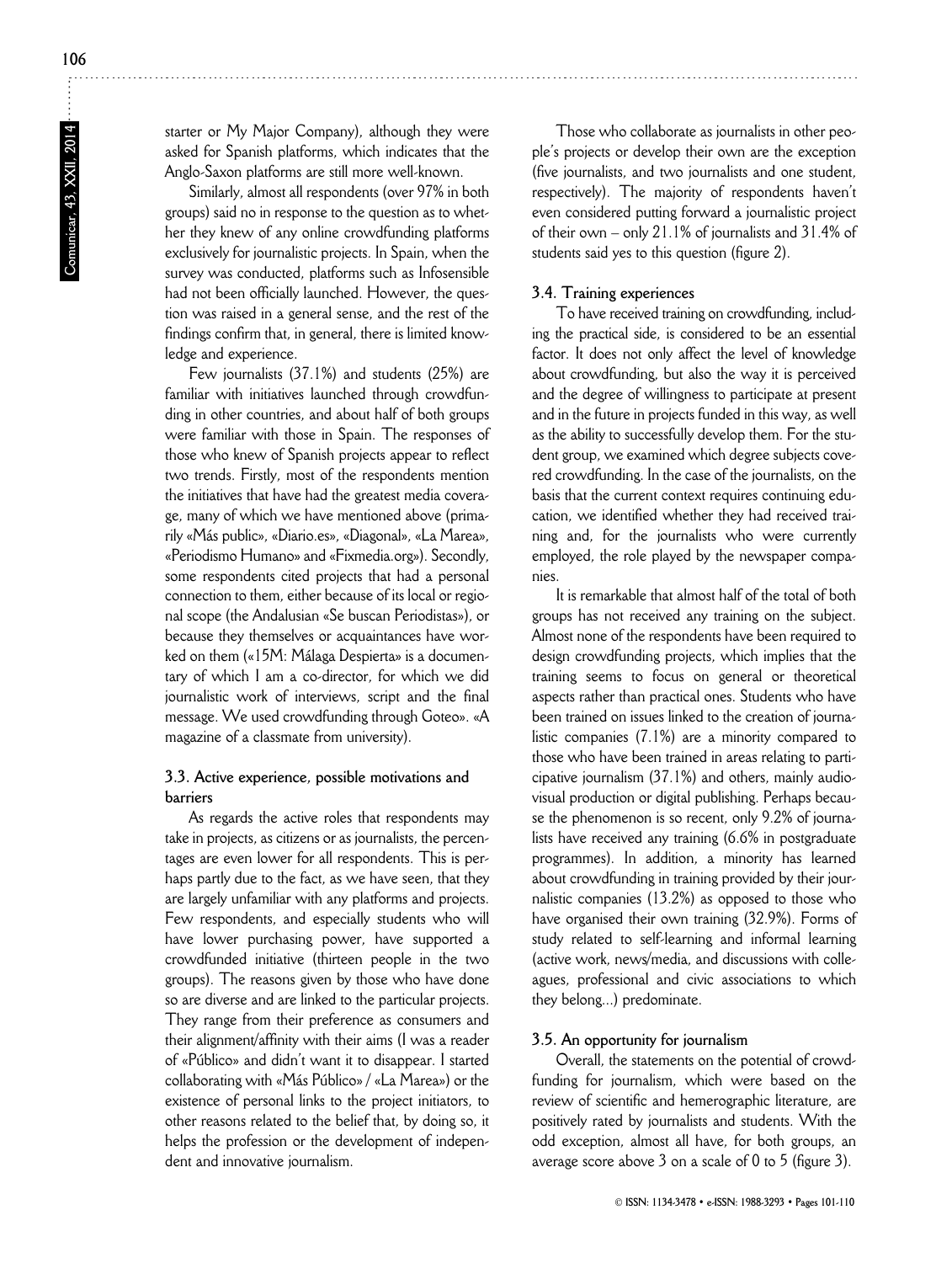**107**



Figure 2. Results on training and experience in the design of crowdfunding projects.

### **3.5.1. Scepticism about its impact on audiences**

On analysing the data for each item, there seems to be less agreement on certain statements linked to the possible impact of crowdfunding on the relationship between journalists and audiences. Specifically, these are statements affirming that the concept of journalism as a public service may be changed through crowdfunding, or that crowdfunding ensures that only those products for which there is popular demand are produced. The rating of these questions does not reach an average of 3 for either students or journalists.

The statement regarding the perception of crowdfunding as the only financing option is also not very highly rated (There are innovative journalism projects that would not get off the ground without the help of crowdfunding), and many students select the option don't know/ NA (no answer). However, they do seem to be more optimistic than journalists in their views on the statements related to crowdfunding as a possible avenue for future employment for graduates or for opportunities for journalists affected by closures or collective dismissals in newspaper companies.

# **3.5.2. Financial independence and medium-term sustainability are weaknesses**

However, it is significant that for both groups the statement which obtains a higher average rating is the only one expressed negatively, i.e. «Crowdfunding facilitates the initiation of projects but does not guarantee financial sustainability in the medium- or long-term, once they have got off the ground». «The comments on some of the open questions show that students and especially journalists are sceptical about the viability of these initiatives. For example one student stated that «a journalistic project is something that develops over

© **ISSN: 1134-3478 • e-ISSN: 1988-3293 • Pages 101-110**

time, it's not just about the initial impetus (...)», or the journalist who expressed the view that «crowdfunding isn't usually enough to cover all the costs (...)».

As regards the financial independence of projects financed through crowdfunding, although the statement «Crowdfunding facilitates media projects that are more financially independent than conventional methods of funding» obtained an average of over 3 for both groups, there are a considerable number of comments that question this, most of which refer to the audience in their arguments. For instance, one student argued that «if it is the audience who fund the medium, the content will have to be to the audience's taste so that they continue to make donations; therefore there is a financial dependence». For this reason «financial independence is therefore constrained and with it, news independence», according to the remarks of a journalist.

In the same vein, when respondents rate the Spanish crowdfunding projects which they claim to know, in terms of product quality, innovative character, news independence and financial independence, compared to the first three financial independence obtains more individual responses below 3 (figure 4).

## **3.6. Reasons for and against participating as initiators of crowdfunding projects**

Beyond the perception of the phenomenon in general, and of the initiatives driven by crowdfunding in Spain which are known by the respondents, it is worth highlighting some of the arguments given by the journalists and future journalists when asked about the reasons why they have considered, or not considered, launching their own journalistic projects using this approach. Some are personal and reiterate the views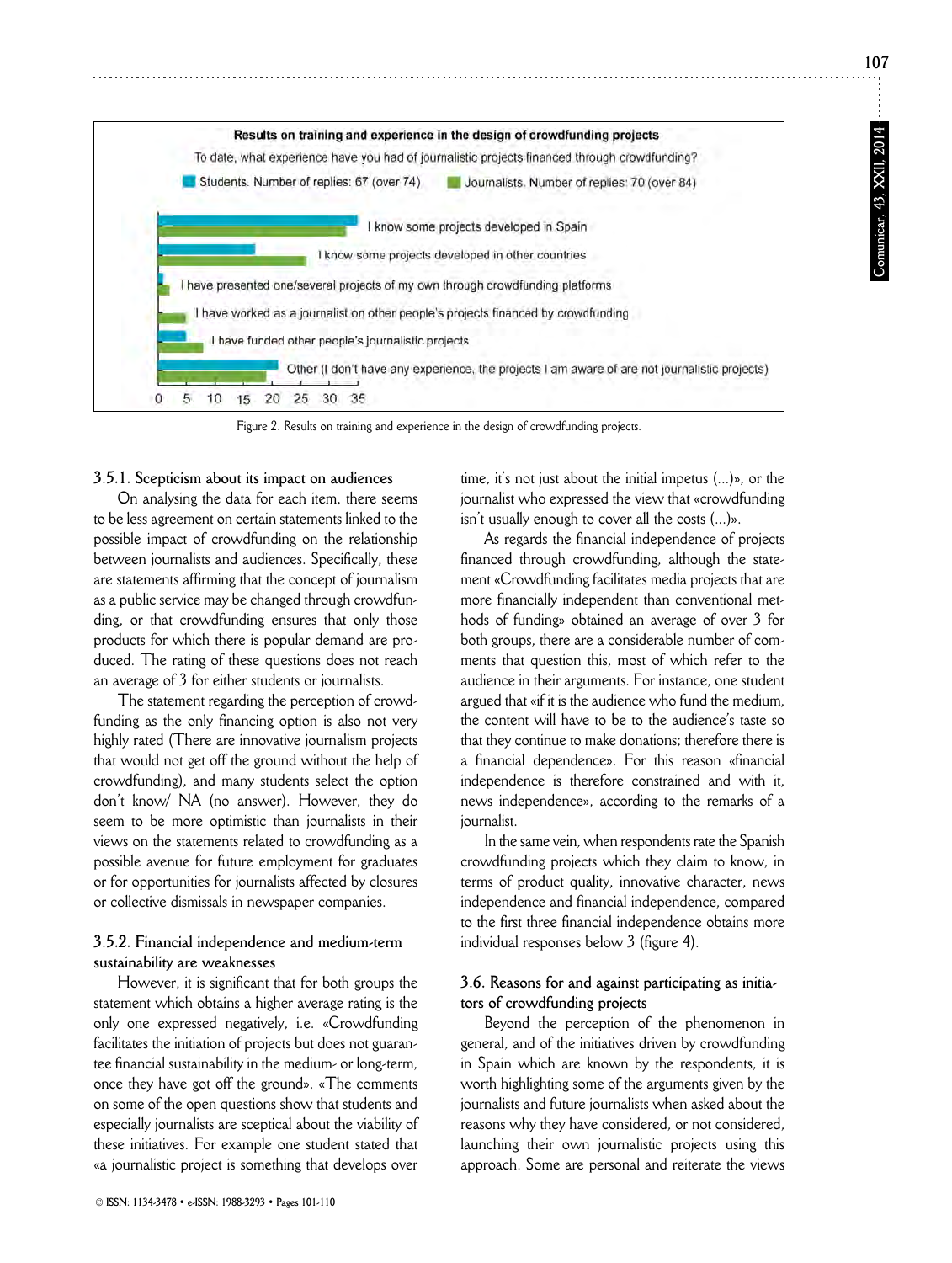

Figure 3. Results on the perception of the potential of crowdfunding for journalism.

given previously. The journalists specify lack of time, or the fact they already have a stable job, or that they are not interested in running their own business, whereas the students state that they know nothing about it, or especially, that they have insufficient knowledge or experience. Others give more pointers regarding their perception of advantages and drawbacks of crowdfunding and, therefore, its possible role in the future.

### **3.6.1. Motivations for setting up initiatives**

Of the journalists (16 responses), many not only allude to crowdfunding as an alternative means of funding for certain projects, as a way forward in the context of the current crisis, or in order to dispense, as least in part, with sources of conventional funding. They also highlight its potential for innovation and/or synergy with audiences. For example:

• «I see it as a method of funding with a great deal of future (and present) potential, which draws on the collaboration between future users and encourages ingenuity and ideas rather than purchasing power to take projects forward».

• «Because I think it is more of a medium-/longterm option, accessible and obviously cheap, given the difficulties involved in getting a loan to set up your own business. And it's not just for the financial aspect, it's creative and generates empathy. That is, the ability to create something and gradually build it up with the support of people who have confidence in your project. There's no better motivation than that».

«Because the advertising model ends up corrupting the independence you need to work as a journalist».

The reasons mentioned by the students (22 responses) are along the same lines. We highlight a few:

• «If I were to carry out a journalistic project, I think the best way to get people involved is if they make their own small contribution (...)».

• Because it's a good idea to launch a project without taking on all the risks yourself».

• «Because I've got a lot of ideas in my head but not a lot of cash in my pocket».

• «Because removing pressures from banks and even from advertising companies can mean a much higher-quality medium, dedicated exclusively to mee-

**108**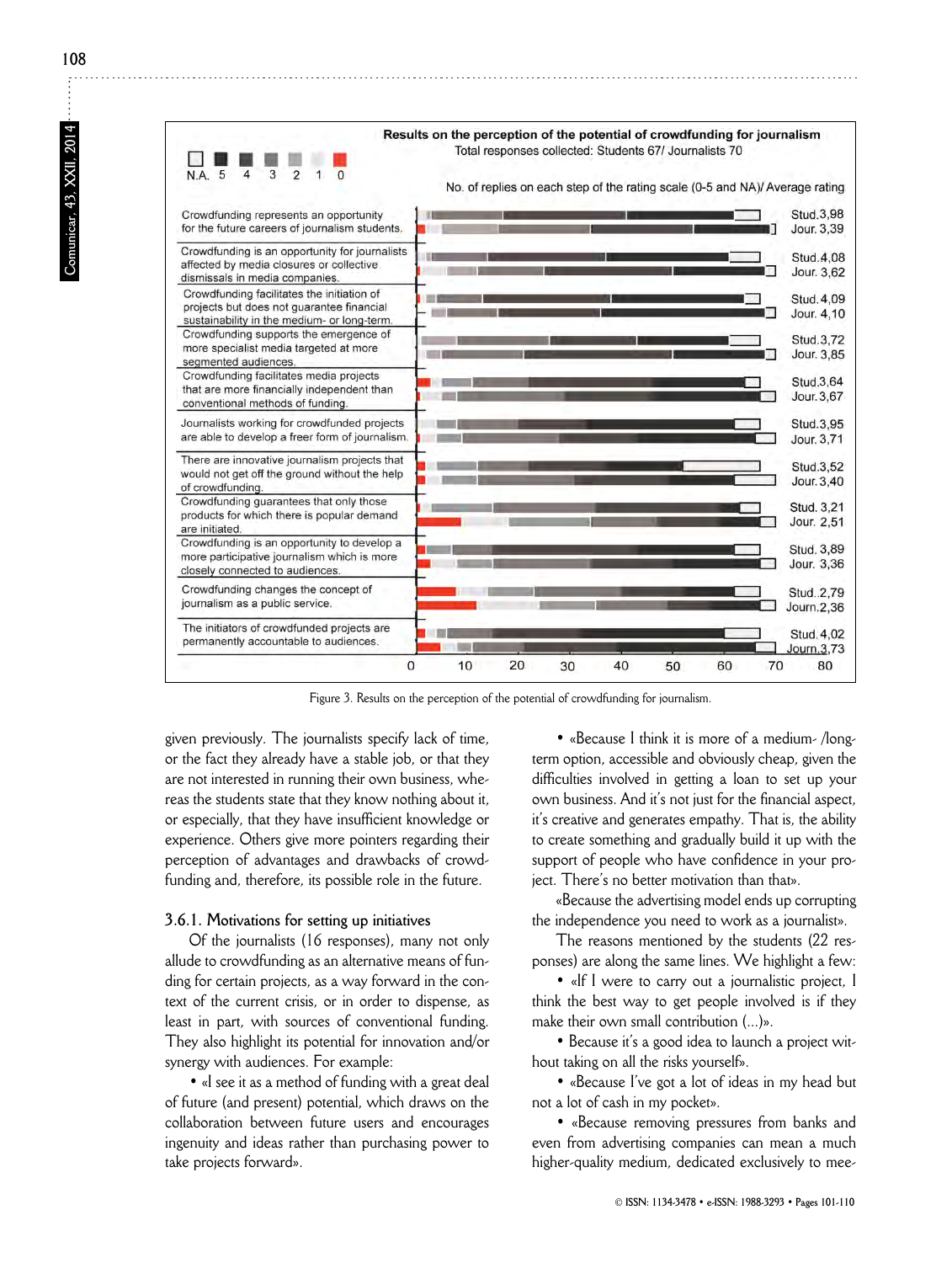**109**

ting the needs of the audience, who in the end are those who finance it...».

# **3.6.2. Arguments for caution**

Of the journalists (61 responses), some feel that the financial crisis means that it is not the right time for crowdfunding, or that currently it's difficult to «find people who have enough cash in their pockets to act as sponsors». Some suggest that the problem is the lack of knowledge of the crowdfunding phenomenon in Spain, whereas others doubt its capacity to be successful due to the characteristics of the Spanish media system: «In general I think the formula is not very successful because most people are not willing to make a financial contribution to a publication when there are so many free ones available». In this regard, there are even those who lay the blame for their possible distrust of sponsorship on their distrust of the newspaper industry itself: «I think the industry is in decline, and I doubt that, in the present circumstances, there are many people interested in investing in it».

The future journalists (48 responses), in addition to lack of knowledge, point to the need for the initiators of projects driven by crowdfunding to have a certain reputation in the industry, which they themselves don't have: «It is very difficult for people who are not known or those don't have many contacts in the industry to get crowdfunding». However, most look towards the future: «I just haven't thought about it yet, but I'm open to the possibility»).

Christopher Allbitton left his news agency to return to Iraq and provide independent coverage, thanks to donations from readers of his blog «Back-to-Iraq». To day, through the emergence and normalisation of crowdfunding online, the audience has also become a key factor in setting up innovative media companies, even if journalists and students of journalism are not yet aware of it. This study shows that the majority are familiar with the crowdfunding philosophy and attach a positive connotation to these instances of citizen solidarity, but their knowledge of the phenomenon is basically self-taught, theoretical and superficial, and they associate it with other industries. Only a small minority of respondents, 1.7%, have set up their own company through crowdfunding. This shows that online entrepreneurship is a matter that still needs to be addressed and there is a preference for conventional job opportunities, despite the fact that collective patronage encourages transparency, freedom of news production and a greater connection with audiences.

In the current scenario, therefore, the role of universities, professional associations and colleges becomes in any event crucial. Not only must they provide information, but they must also function as laboratories to enable young and not so young journalists to experience the development of creative projects through crowdfunding first-hand. The future of this and other forms of micro-finance of online projects in the field of journalism will partly depend on this. As one of the students in the survey observed, they do not only represent new opportunities for learning and employ-

## **4. Discussion and conclusions**

There are many examples of how citizens can, online, rescue media. In September 2008, the director of the alternative feminist magazine «Bitch» announced from their website and Youtube that they needed \$40,000 in order to release the October issue. Within three days, they received \$46,000. Years earlier, in 2003,



Figure 4. Results on the perception of known journalism projects financed through crowdfunding.